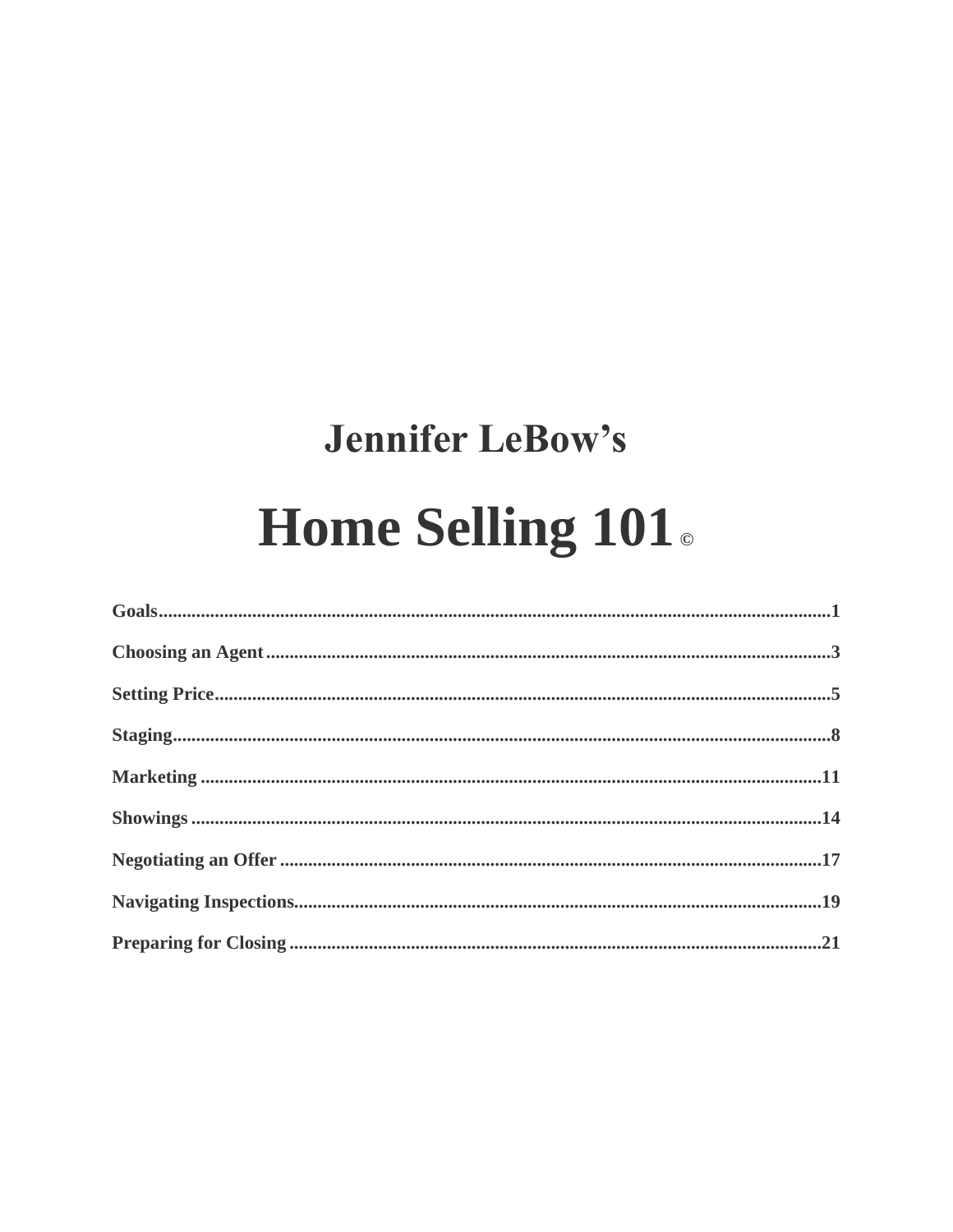### **Goals**



 When you ask most sellers what their main goal is, net proceeds on their sale is the number one concern. However, I try to have sellers focus on the real goal behind that response. More accurate responses to "what is your objective" include:

*I can't stand my commute.*

A quick sale is the primary goal here. Maybe, if the net proceeds aren't quite as high as desired, this seller would be satisfied to spend slightly less than he is currently planning if it shortens his commute appreciably.

- *We want our kids to start school next year in a better school district, so we need to be in a new house by late August.* Timing is the key here, so this seller's focus will be on settlement date–he'll want to get the house sold fast enough to meet his timetable to buy in the preferred district, but will probably also not want to settle prior to the end of this school year (so his kids can finish the year in their current district). He may have to price his property on the lower end of the value range to increase his chances for a quick sale with a buyer who is flexible enough to meet his settlement date constraints.
- *I've been here 17 years. I need to sell before I have to do any more repairs. The roof won't last much longer and it's going to need a new furnace.* This scenario speaks both to timing—a quick sale would be great—and possibly accepting a lower price to offset some of the aging systems a buyer will be concerned about, since the seller can't afford to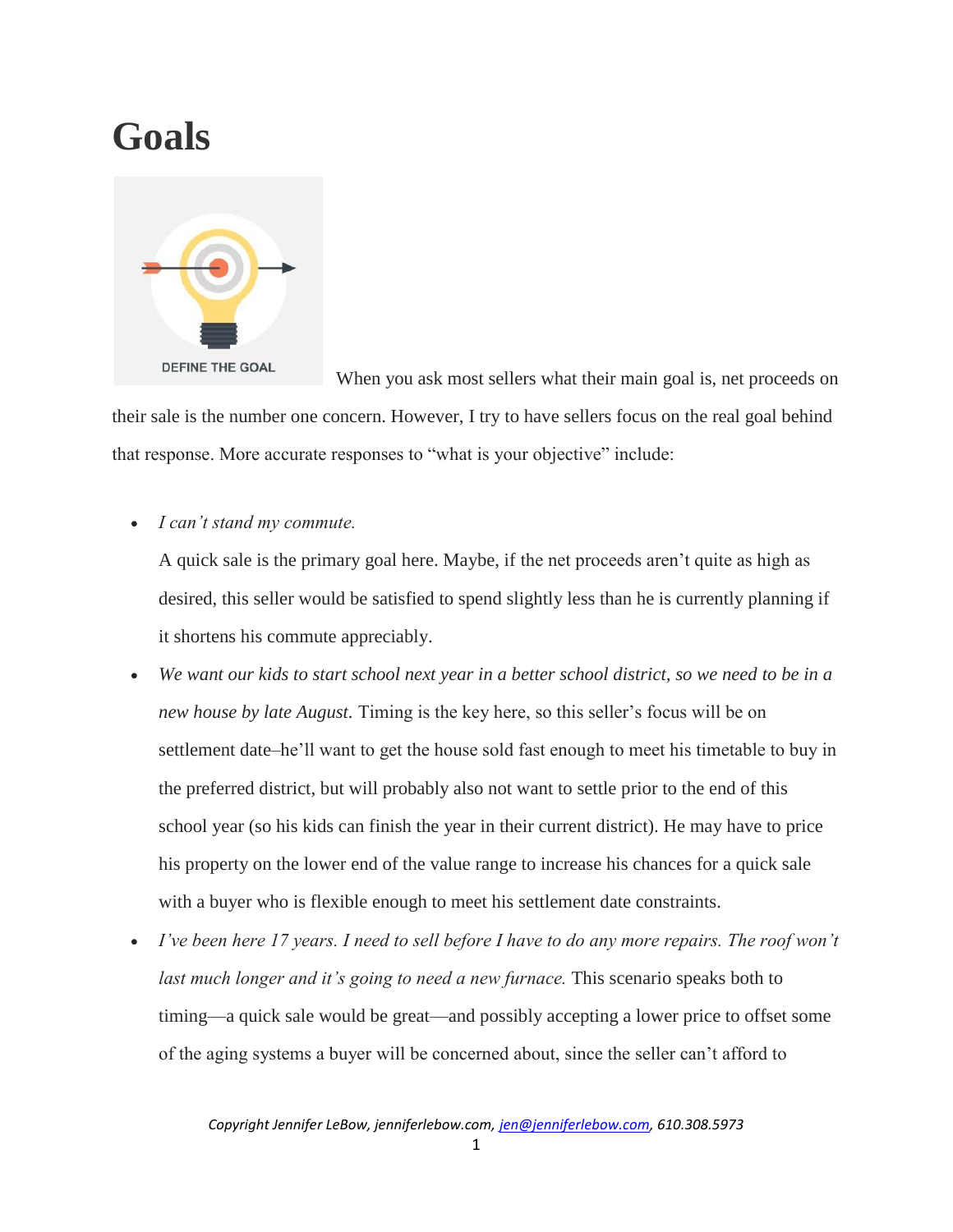repair/replace anything. One option here would be to offer a seller's assist to cover some of those costs.

- *I want to buy a home currently under construction before another buyer gets it but it won't be finished for 4 months, so we can't move until then.* In this case, someone willing to do a longer settlement or possibly a lease back would be an attractive buyer, even at a slightly less than ideal price.
- *I need to walk away with at least \$\_\_\_ to put a down payment on another house in this area with the amenities I want. If I can't get \$\_\_\_, it doesn't make sense for me to move.*  This one is a straightforward net proceeds situation.

So understanding a seller's motivation is vital to my ability to best help him meet his goals. That information informs my pricing, marketing, and negotiating (both the offer and, potentially, the reply to inspection). The conversation can also be beneficial to a seller who isn't necessarily clear on why he is seller or what he is trying to accomplish. It forces him to think carefully about his reasons for selling, which allows us, as a team, to make decisions that best meet his needs.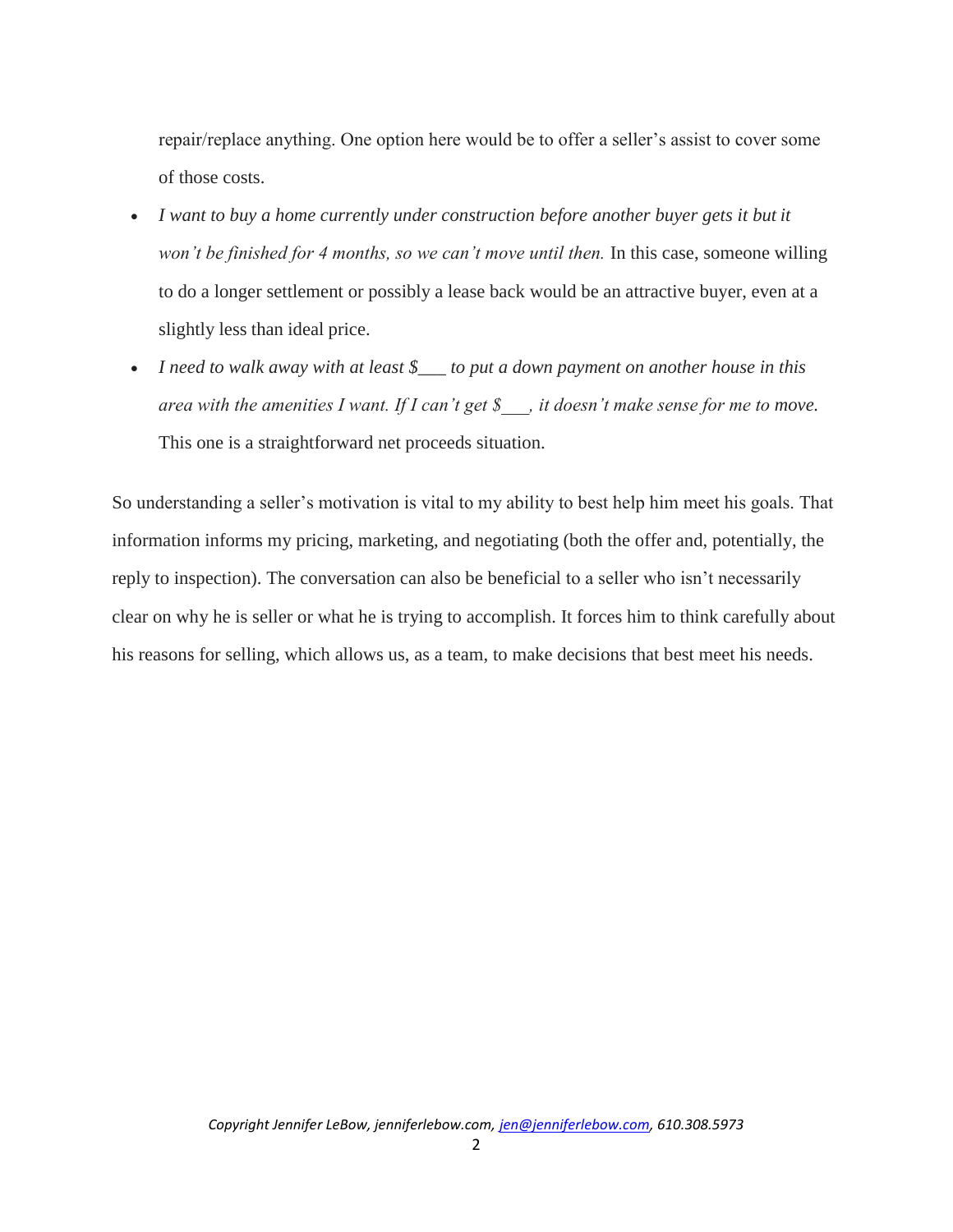## **Choosing an Agent**



 If you are considering selling your house, ask people who have recently sold whom they used and what they liked or disliked. Personal recommendations are always best. Interview a few agents and see whose credentials and personality seem the best fit for you. Obviously, when selecting an agent, you want to ask about her experience—does she sell much in your area? Do her listings sell quickly? How long has she been in business? Are you confident she is organized? Proficient at negotiating? Detail-oriented? You also need to feel as though she knows your neighborhood and can appreciate the best aspects of your property so that she can bring you the most buyers in the shortest amount of time. You'll want to get an overview of some of her marketing strategies, as well.

- Experience–there's no substitute, in any field
- Track record–do his listings sell quickly?
- Local knowledge–does he really know the neighborhood?
- Marketing–find out his marketing plan and ask to see examples
- Personality match–do you feel like you can communicate clearly and honestly and have a smooth working relationship? Do you trust him?

Selling a home is a process and there are questions, worries, decisions, problems and concerns that need to be discussed and dealt with along the way. The seller needs to feel comfortable with his or her agent. If the personalities clash or the two parties just aren't "on the same wavelength",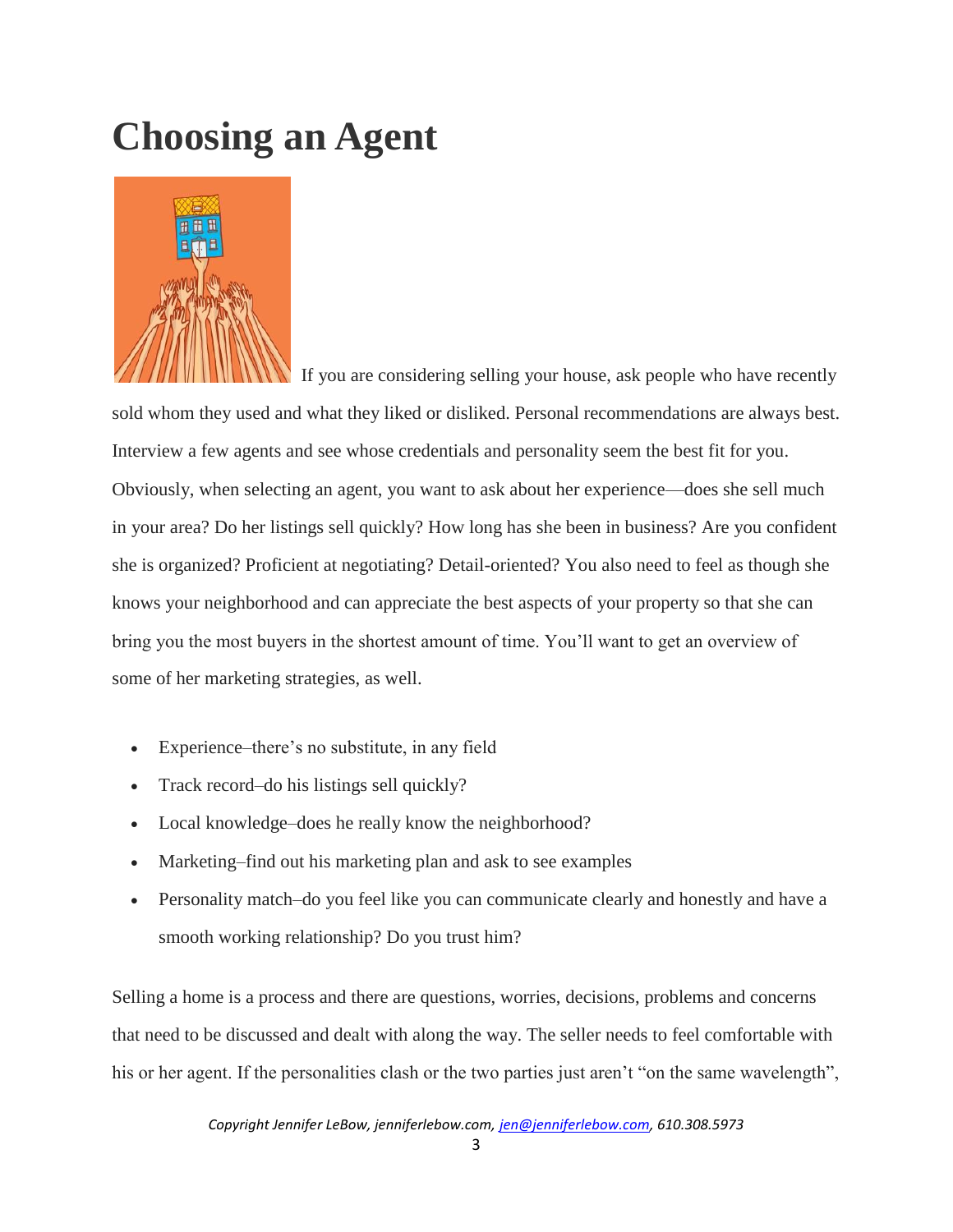it's the wrong match. So, first, make sure you feel good about the connection you have with your agent. Next, consider how you will work together. Clear, honest, communication is essential in not making a potentially stressful situation any more difficult. It is imperative, as an agent, to be reachable and responsive by whatever methods are most convenient for the seller. As a seller, be sure to tell your agent what kind of expectations you have, so the agent can meet them.

Finally, while I strive to maintain professionalism from start to finish in all of my transactions (as well as in interactions after the sale) with my clients, it's almost impossible to not develop some level of personal relationship with them. I am not only in and out of their homes and among their families, but am privy to very sensitive financial and personal information of theirs. I make it a point to try to tailor my service to my sellers by paying attention to their individuality—seeing them as unique people, not generic "sellers".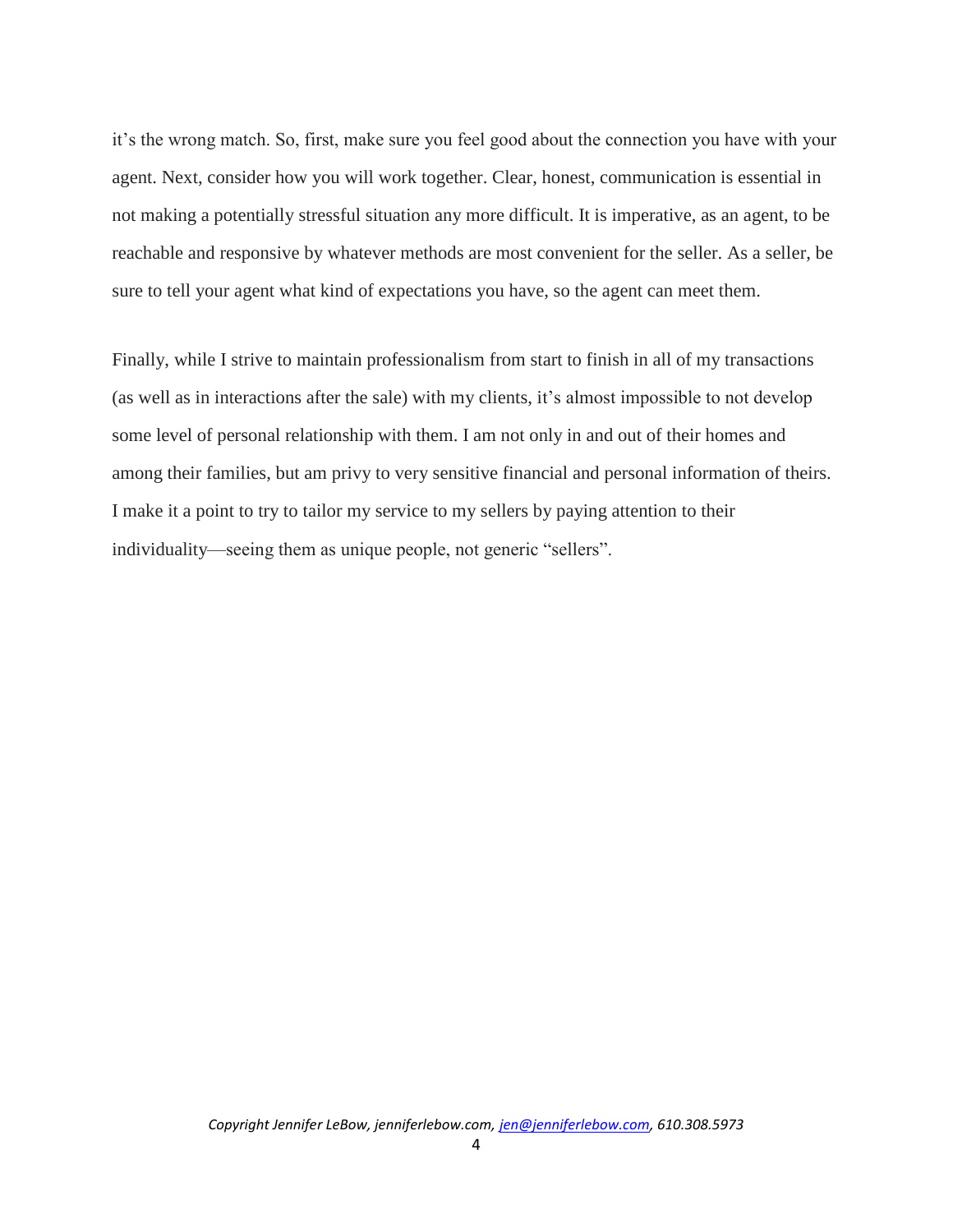#### **Setting the Price**



Setting the right price is possibly the most important piece of selling a

house. If the owners' particular circumstances dictate a quick sale above the very highest net proceeds possible, a more competitive (lower) price might be the way to go. The other advantage to that strategy is that it sometimes invites multiple bids, which encourages prospective buyers to move more quickly (so they don't lose the house to another eager buyer). Even if time is *not* of the essence, (some sellers will say, "We're not in a hurry"), overpricing a house is rarely successful. All of the data shows that houses that are priced more than about 10% above their market value end up selling for *less* than that value. Why? Because that price brings in buyers who are looking at other things in that range. If your house is priced way too high, the people who see it not only feel that they could buy a "better" house for that price (that's called higher value).

Many sellers say, "Well, tell them to make an offer!" The problem with that approach is that the buyers who can afford a house in a much lower price range (whose offer you might take) aren't even coming to see your house, because it's so much above their means. So your house sits on the market. The longer a house has been on the market, the lower the offers, because the public knows it's overpriced (or someone would have bought it). They also assume the seller is more desperate to sell as time goes on. Price reductions, while often necessary at that point, produce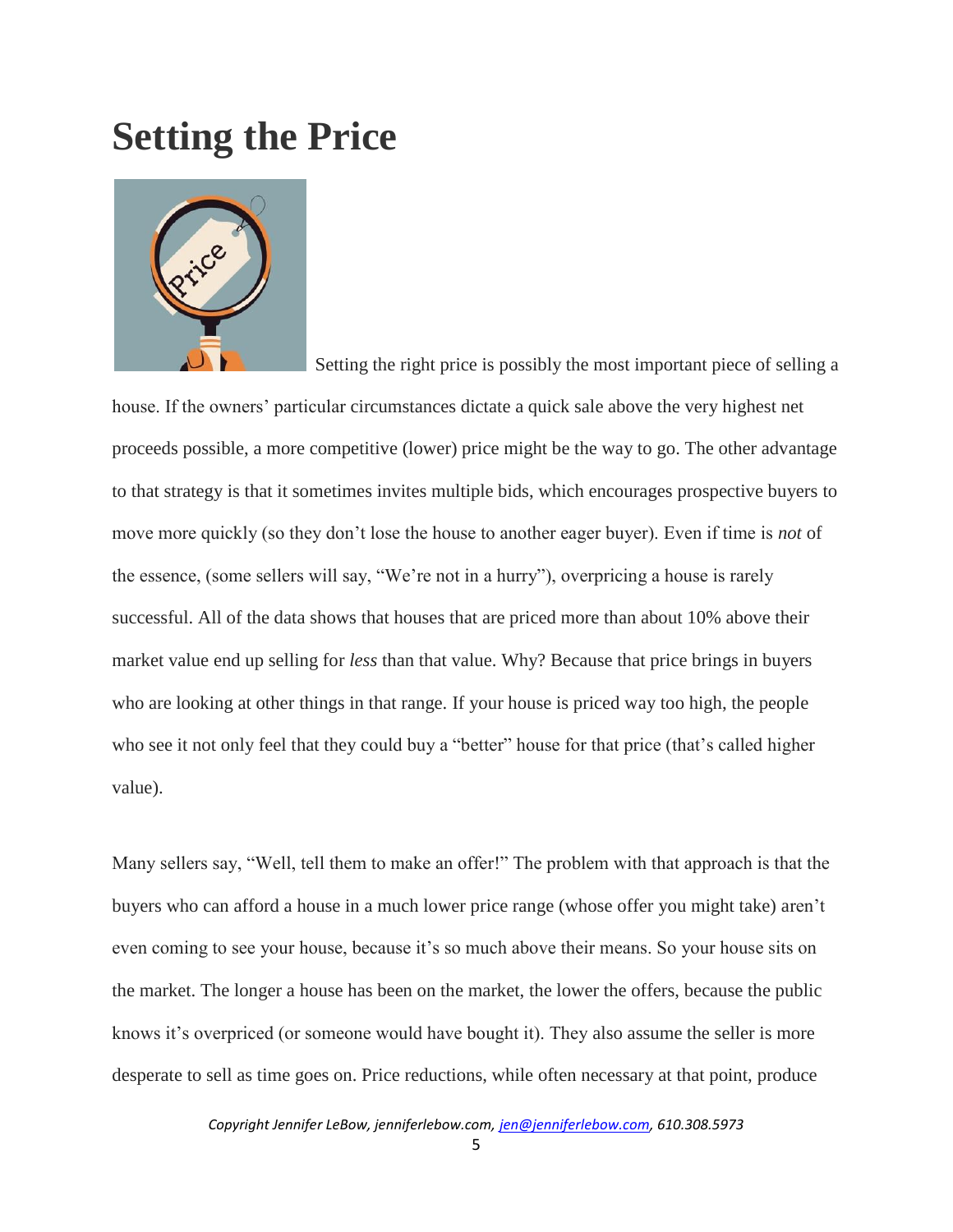the same sentiments and the house usually sells for even less than what it would have if it had been priced properly at the start.

When you are pricing your house, keep in mind:

- The price should reflect the seller's goals
- The price should not be appreciably above your agent's estimate of net value based on sold and active comps in your neighborhood
- The price should not be set in stone–if you are not getting offers, be willing to lowering it, especially before it has been on the market too long
- The price is a specific number (because you have to put a specific number on the listing), but remember that value is a range and is different to different buyers

So now you know how important it is to price it "right". But what does that mean? Well, it means putting it in a price range that comparable sales (as well as current listings) indicate a buyer might pay. Your agent will look up recent sales and houses that are on the market at the time you're getting ready to list and that are similar to yours in area, size, amenities, condition and other factors that would matter—like school district, or being in a quiet neighborhood vs. on a busy street. These "comps" will be analyzed to see how they compare to yours.

For example, your agent will help you figure out what it means if you have 200 more square feet than a house that sold around the block two months and updated bathrooms (which it didn't), even though yours doesn't have a garage nor a finished basement like theirs. You'll also look at what is available now in your area—if there is very little and it tends to be a desirable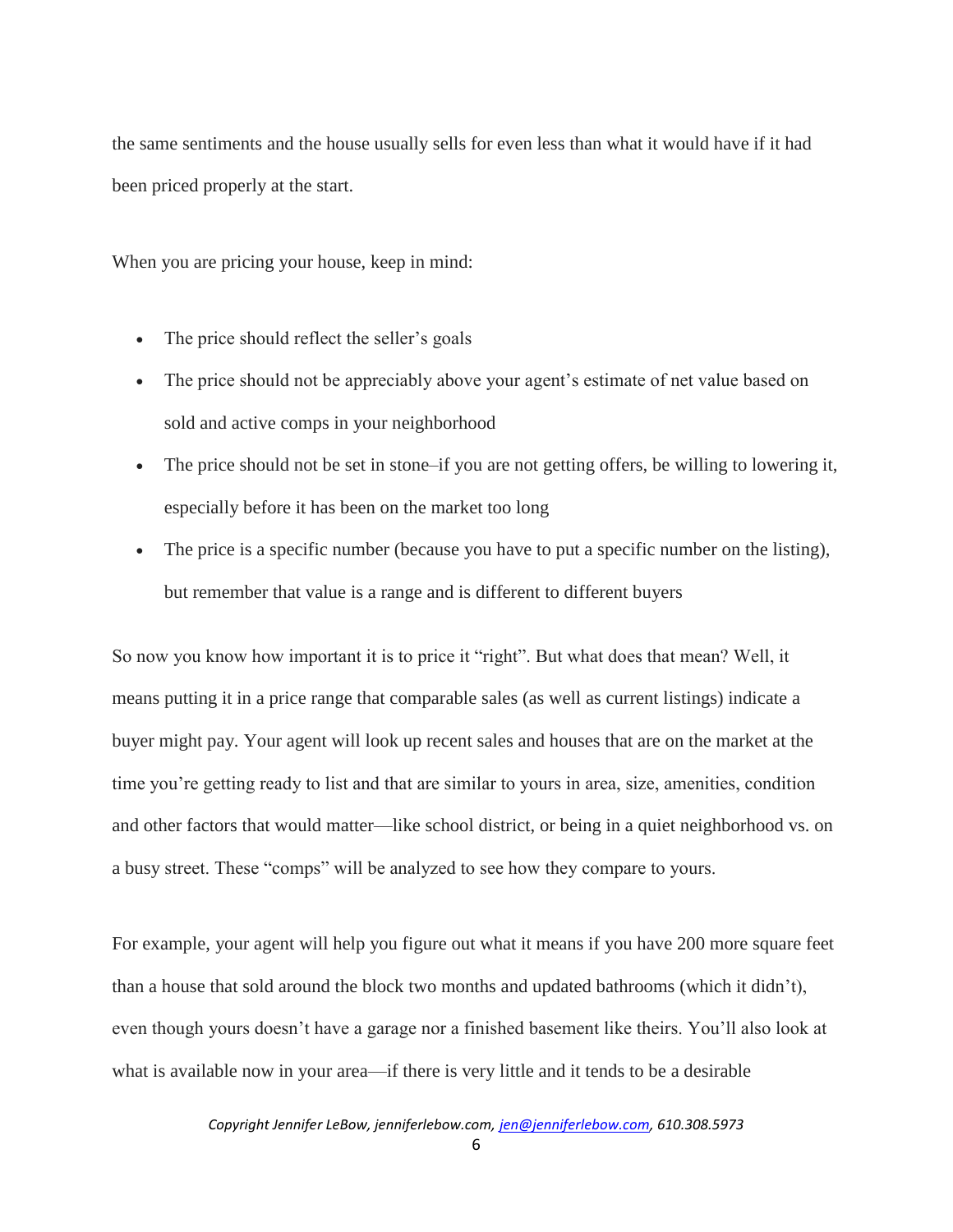neighborhood, you might be able to net a slightly higher price than if there's a lot of similar inventory. Careful analysis of several sold and "for sale" properties will determine an appropriate price range for your property.

Note that I say "range" and not a specific number. Because no two properties are exactly the same and because there is not an absolute value to any part of a property (whether it's square footage, number of bedrooms, value of air conditioning or a remodeled kitchen, etc.), there is no way to come up with a single number. Furthermore, the value that any of those features has to a specific buyer is not exactly the same. Consider the value of your house to a buyer whose workplace is in walking distance—probably more than a very similar house a mile away. Let's say there's a house almost identical to yours for sale across the street which has a first floor office next to a powder room vs. one across the street who's office was made into a bedroom with a closet and direct access to that bathroom which was made into a small, but full bath with a shower. To a buyer who needs a house that can accommodate an elderly parent who lives with them and cannot climb stairs, that other house will be much more valuable. Competing inventory also affects the value—if there's a lot for buyers to choose from, your specific property won't be as valuable as if it's the only house on the market in the neighborhood. So recognize that the value of your home will always be in a range and not an exact number.

7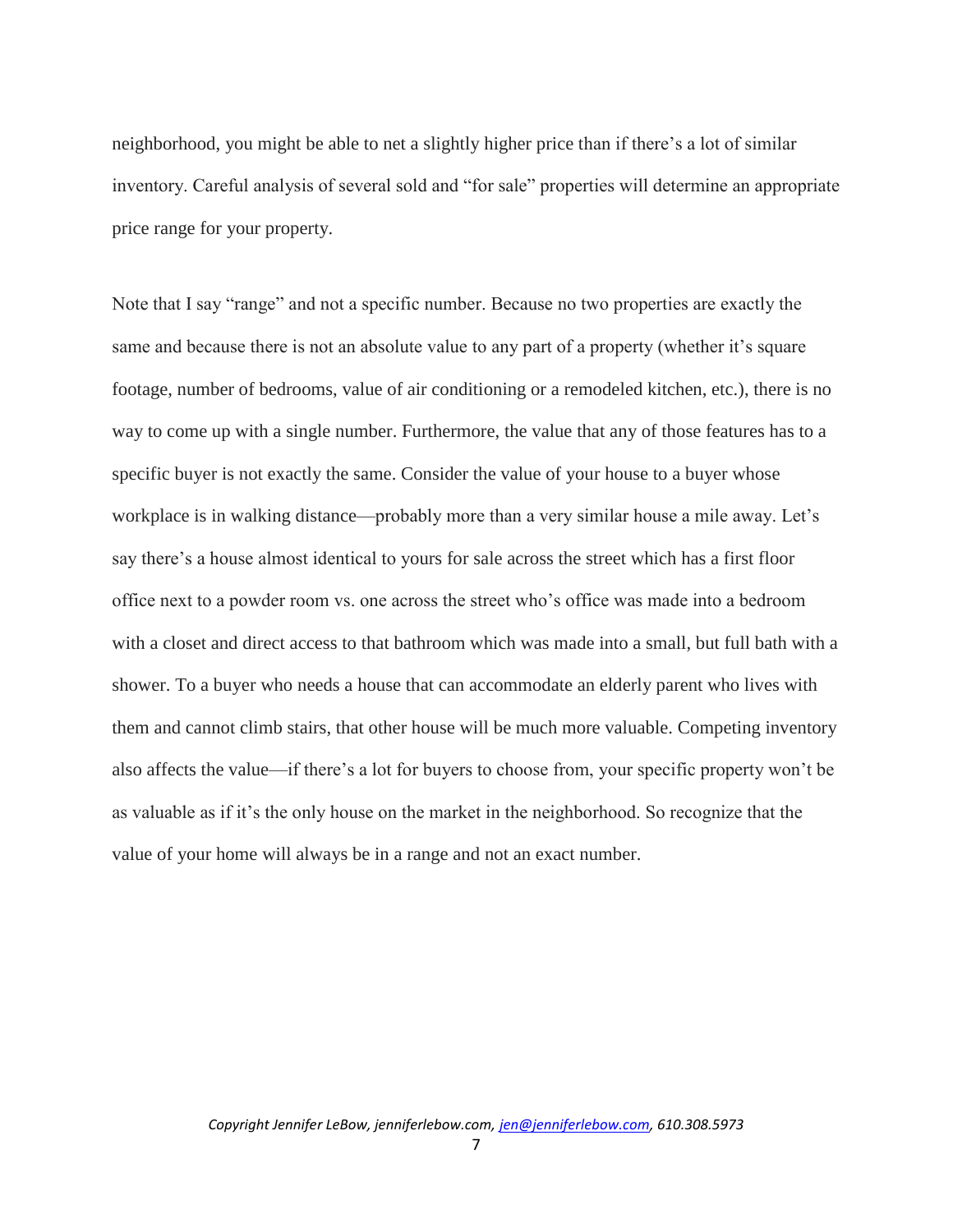## **Staging**



Staging is a vague word and, to some, means setting a table with

elaborate place settings and turning down beds and putting breakfast trays with fake grapes and chocolate on them. That silliness is *not* what I'm talking about when I refer to staging your property. Staging, in my mind, is *highlighting the best features of your property and improving the not-so-great ones as much as possible without an excessive amount of effort or money*. For example, remodeling your kitchen for \$75,000 in order to sell it is not staging. It's not anything but foolish as the ROI is maybe 70% of the investment. Putting a huge bowl full of lemons on your dining room table is also not staging. It's a possible indication the current owners have a fear of contracting scurvy or.

- Declutter–take all the magnets and papers off the refrigerator, clean up the mud-room, organize the pantry and your closets (get rid of things you don't need that make it seem cramped or messy), box up the knickknacks, make sure shelving doesn't look crowded. Take a few pictures of the interior, even on your phone, and look at them. Do they seem well-organized with a place for everything and everything in its place or could they use a little help?
- *Copyright Jennifer LeBow, jenniferlebow.com, jen@jenniferlebow.com, 610.308.5973* Repair minor problems–touch up paint, fix broken screens, tighten the banister, adjust the hinges so doors all close. The phrase to keep in mind here is that you want to "remove"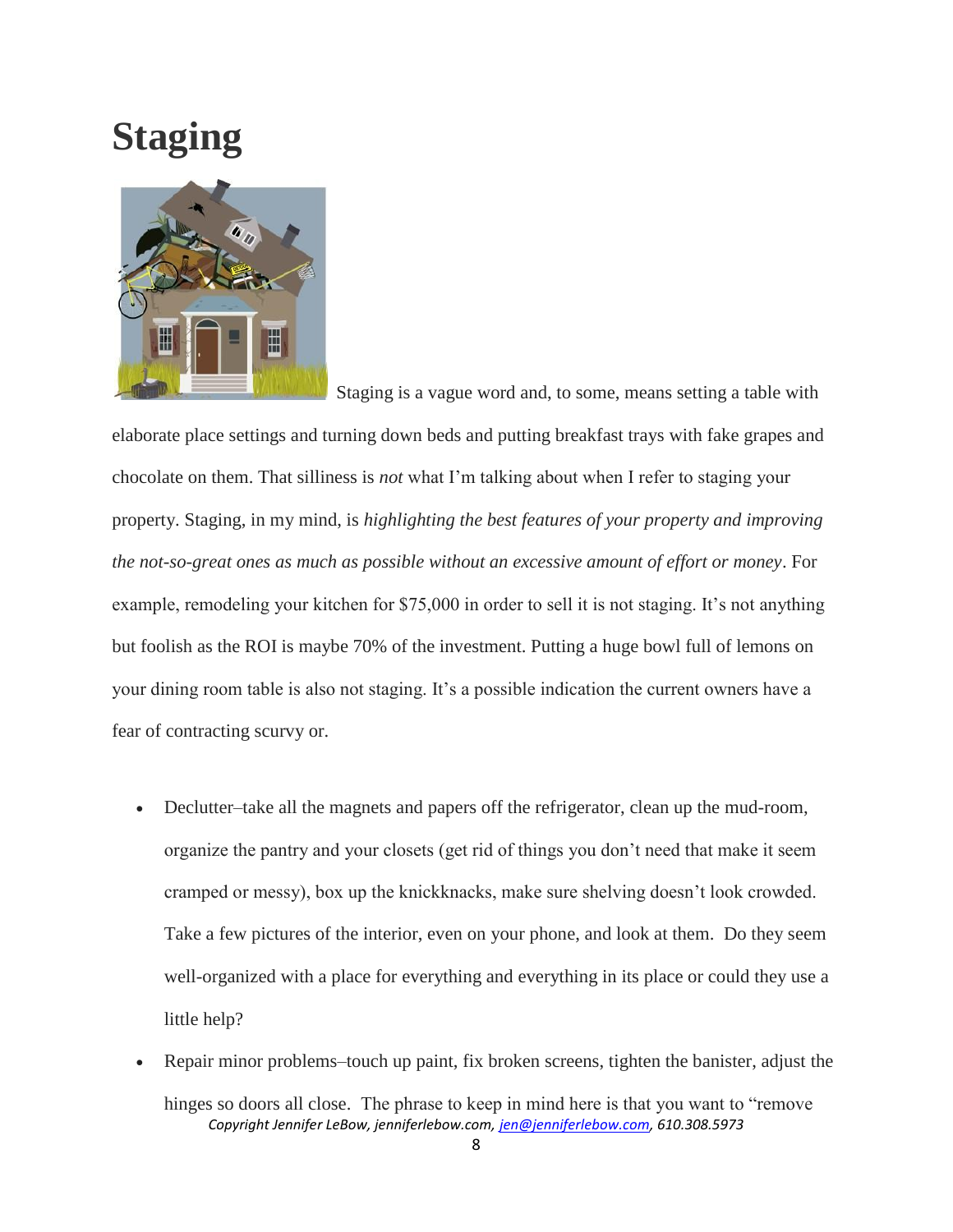objections" a prospective buyer might have in a way that your cash and time expenditure makes sense. Don't decide to build a garage or install central air, those improvements will increase the value of your house, but will cost you much more than that increase.

- Cleaning–have a deep clean done inside, including the carpets, but also consider having your windows washed, your siding power-washed and any exterior paint touched up. Keep the lawn mowed and tend to your trees and other landscaping.
- Lighting–lots of people miss this one and it's easy. Make sure every lightbulb in your house works and is the highest wattage the fixture will take. Same for exterior lighting. A dark, dim house (especially in the winter months) is much less appealing than a bright, welcoming one.
- Furniture–critically examine each room and consider removing some of the furniture so it looks larger. Especially in pictures, rooms with fewer things in them look larger and neater.
- Exterior–landscaping and how your home looks from the outside creates a buyer's first impression. You cannot underestimate how important it is to do whatever you can to make it more inviting. Plant some annuals or even buy some flowers for pots along the path or at the entry if the season is right. If it's colder, try something seasonal like gourds or Indian corn, and, in snow, be sure to keep any paths and the driveway clear and accessible. Look for rot around windows and doors, paint that is flaking, stone work that needs pointing, etc.

*Copyright Jennifer LeBow, jenniferlebow.com, jen@jenniferlebow.com, 610.308.5973* The goal of staging is to make your house not only look its best but to make it as easy as possible (while still allowing for you and family to live there comfortably) to enable prospective buyers to image themselves living in the home with their furniture and style. That's why purple walls or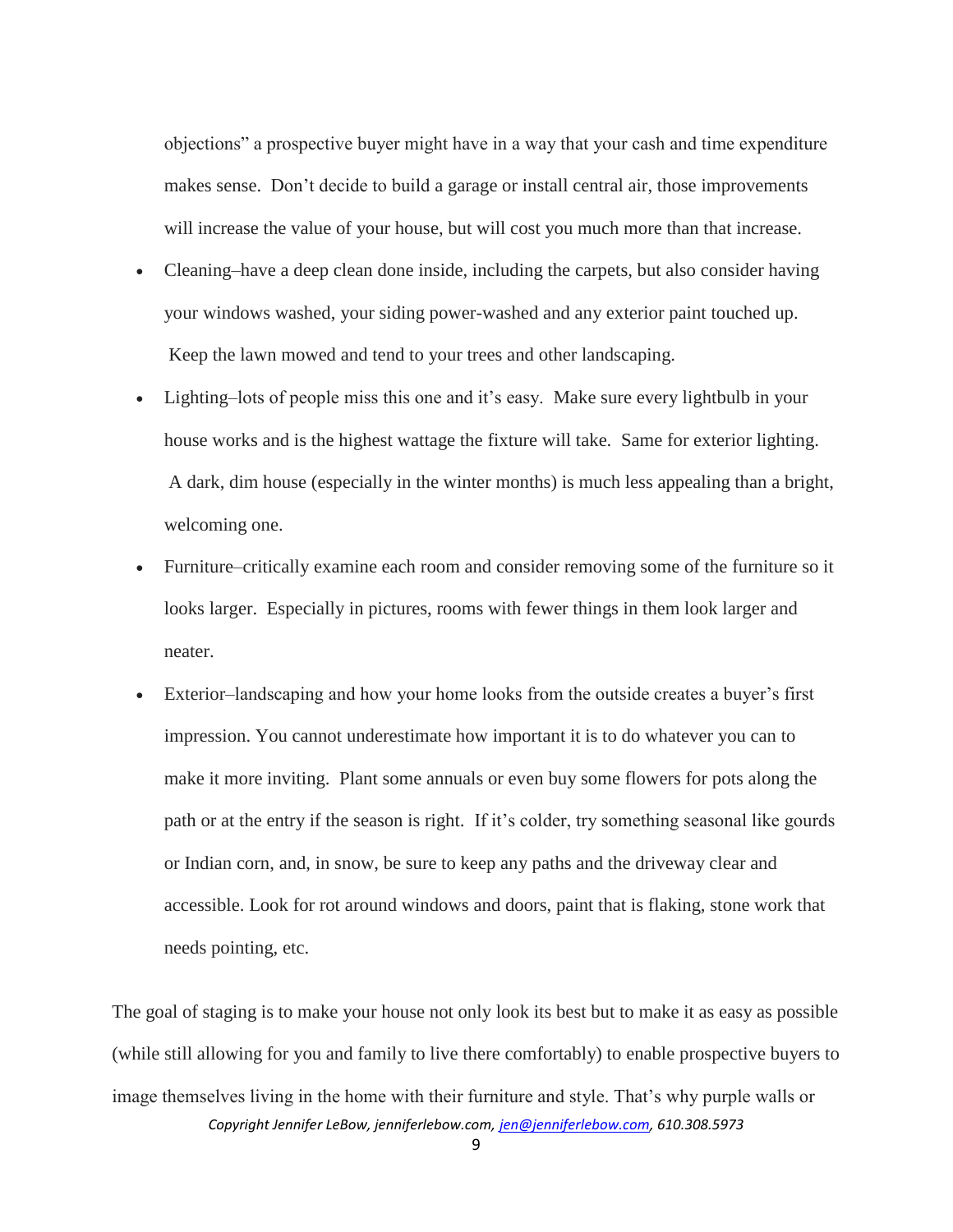other decorating choices that don't have mass appeal are targets for staging. Keep in mind that style trends affect home sales—for example, homes that have that "Pottery Barn" feel tend to sell for more because that style is very popular right now. If a buyer sees décor and furnishings that they consider attractive, (even if they don't have similar furniture), their impression is of a "nicer" house.

So, when I am preparing to list a house, I walk through the home and around the property with my clients and make notes about what I think needs to be done; if something is going to be too costly to make sense financially, I may try to suggest a mini-fix or a credit toward repair. Trying to hide something that is broken or damaged in some way is not staging. You don't need to draw attention to problem areas, but don't hide them. The seller's disclosure asks you about just about everything on the property and that form is a legal document. If a buyer thinks you've lied on it, he could sue your for fraud. So, please, don't emphasize the negatives, but don't be dishonest about them. Then the sellers need a realistic schedule to complete these improvements/changes so that staging doesn't delay listing the property. I do believe it's best to wait until the property is in the best shape before listing it, but only if it doesn't negatively affect the likelihood of a timely sale.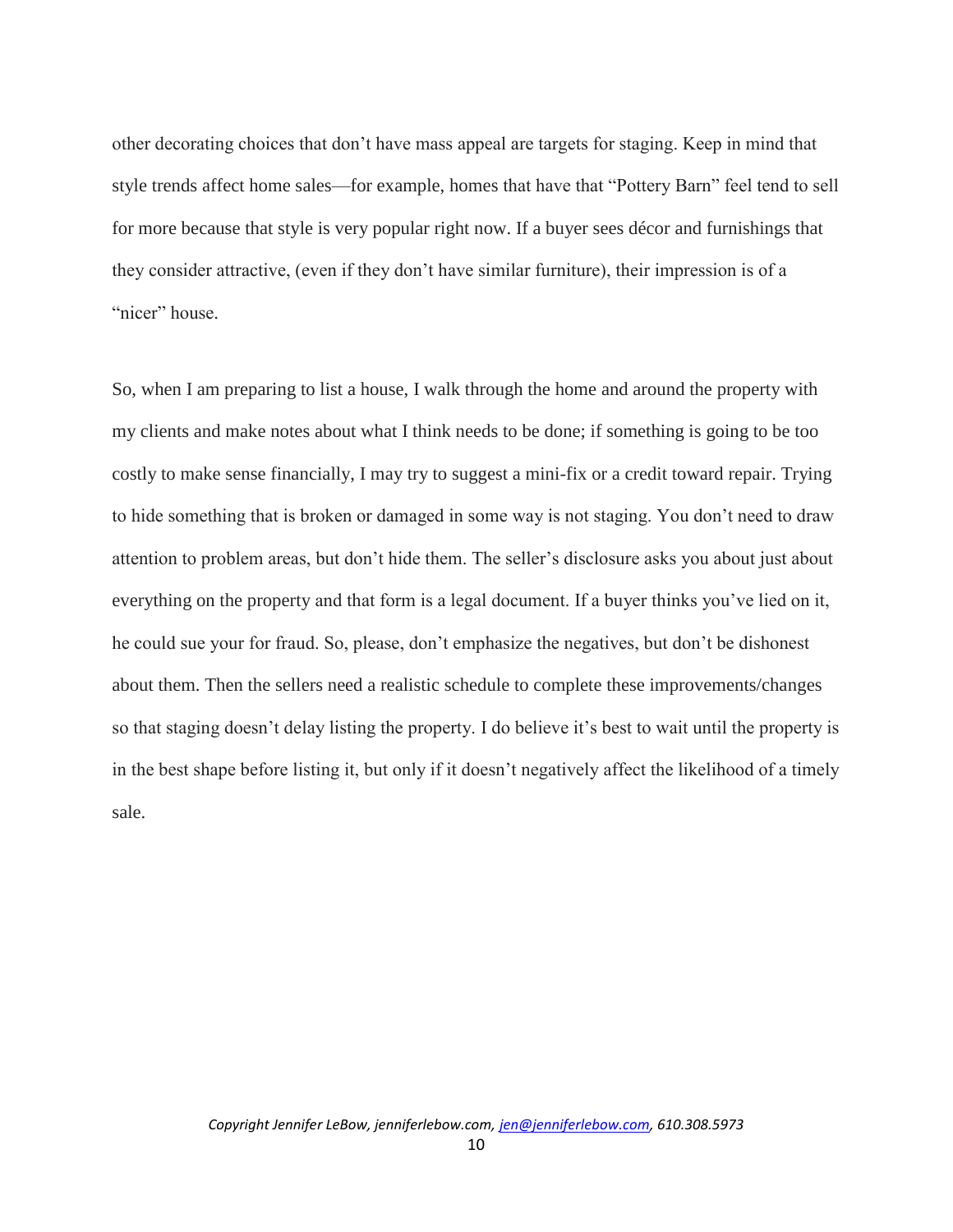## **Marketing**



 Every agent has his or her own marketing methods, but be sure to discuss how they plan to showcase your home. Obviously, a very strong internet presence is your number one priority—it should be prominently displayed on several real estate sites (both the brokerages as well as sites like [realtor.com,](http://realtor.com/) [zillow.com,](http://zillow.com/)[trulia.com,](http://trulia.com/) etc.). Recognize, though, that it's the quality of what is on the internet that needs the most attention.

What should you expect from your home's on line listing, other than the items required by the MLS (including price, taxes, address, school district, number of beds and baths, utilities info, etc)?

- Well-composed, clear, well-lit, high quality images of tidy spaces
- Room dimensions
- An accurate and appealing description of the house, property and neighborhood highlighting the best features
- "Extras"–video tour, mapping feature (so people can see how far their commute is, for example), walkability score, mortgage estimates, ability to share/save the listing, links to school information, community demographics, etc.
- Special incentives–a \$3000 carpet credit? offer of a lease back or very long/quick settlement date? leaving the outdoor furniture?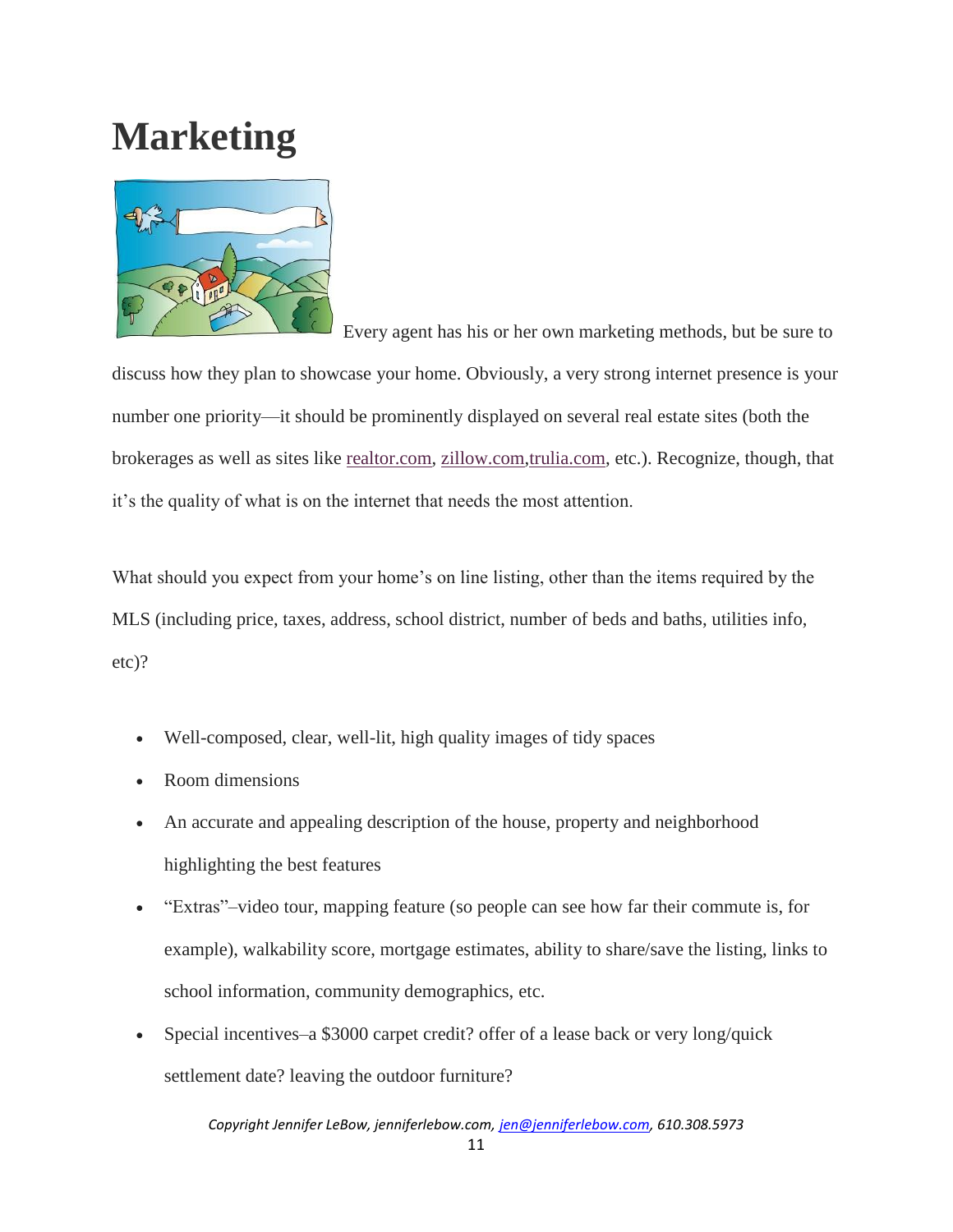As far as your home's on line presence, ask the agent how/where the listing is being advertised. Is it on all the real estate websites? Will it be showcased as a "featured" listing? Remember that marketing is an effort to notify buyers that your property is now available and to focus their attention on all of its advantages. Some agents only pay attention to the house itself. I think that's a mistake, because people aren't buying just a house, they want a new home, which is much more than the physical structure. So if you can paint them a picture of what it's like to live there (focus on the positives, obviously), you're a step ahead of your competition. Marketing should include, at least:

- On line presence on real estate sites
- Social media
- Promotion within the real estate professional community–broker's opens, electronic postcards, office meetings, direct contact with other agents looking for properties like yours
- Advertising to neighbors–just listed cards, open houses, sign
- Open houses
- Print materials left in the house providing information about the house, neighborhood, schools, community demographics
- List of improvements seller has completed (new roof, replaced windows, refinished hardwood floors)
- "Why we've loved living here" message from seller (near playground, great Halloween party, neighborhood book club)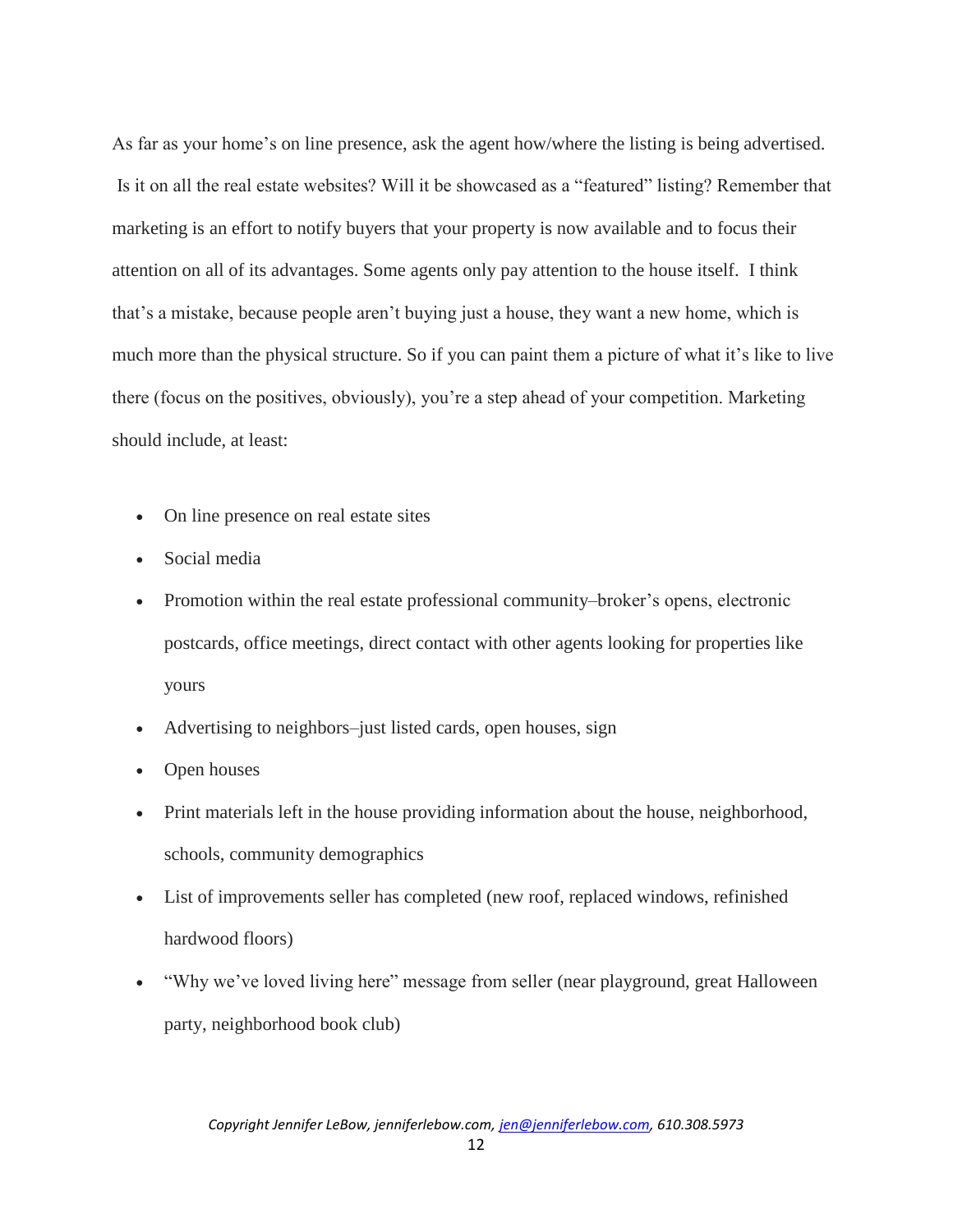• Table tents/signage in the house drawing buyers' attention to hidden/special features (heated bathroom floors, electric shades for skylights, double deep pantry)

How will your agent continue to market your property once it's been on the market for a month? How responsive is he to agents who have questions about your property or requests to show it? Is he soliciting feedback from showing agents as well as agents attending the broker's open house and any prospective buyers who come to a public Sunday open house? Find out what he suggests you do if you don't get many showings, or, after a given period, you've received no offers. What is his recommendation? Are there additional repairs/improvements he thinks you ought to make? How will he broadcast news of a price reduction? To be honest, bringing people's attention back around to a house that's already on the market after the initial splash it (when it first hits all of the internet sites and pops up on people's saved searches) is difficult, at best. This fact is one of the reasons that setting the right price at the outset is so important. You only get one shot at that first "unveiling" of a new listing, so use it wisely!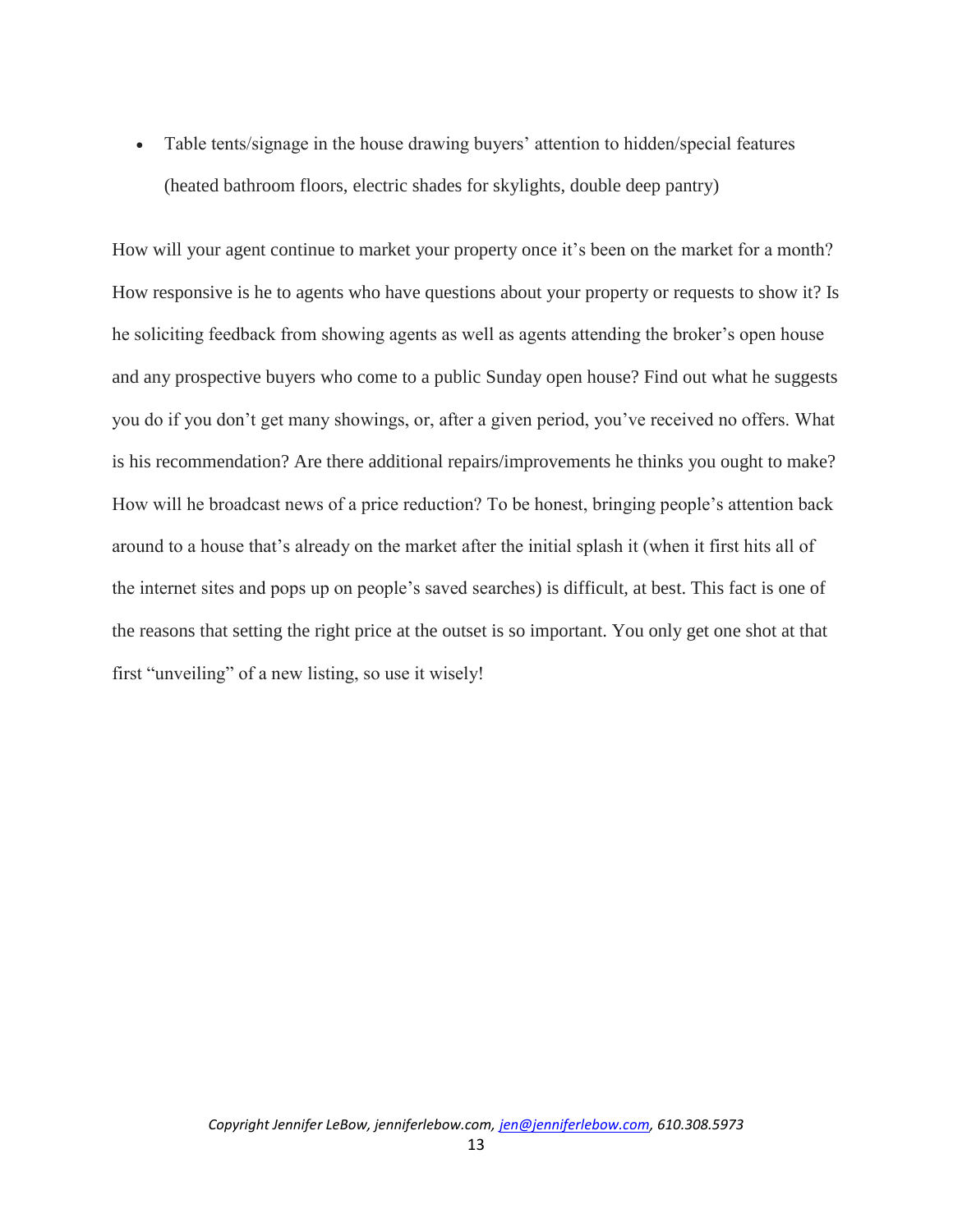#### **Showings**



The single most important piece of advice I have for showings is: just say yes. If an agent asks to show your property, while it's possible that the buyer and agent are flexible and can come another time, more often, it's a time that they chose because that's what works for them. If you deny the showing because it's not the most convenient time, understand that they might be seeing four other houses that day and, if you don't allow them to see yours, they might choose from one of the others on that day's tour. Even if they say they will reschedule, you don't want that buyer to have the opportunity to find something else before they circle back to your house. So, that's what I mean when I encourage you to say "yes" to showing requests. Some suggestions regarding showings:

- Just say yes
- Keep the house as show-ready as possible as you never know how much notice you'll receive prior to a showing request
- Have the house professionally cleaned more frequently during the listing period
- Encourage your kids to participate in keeping it tidy
- Be sure your agent has made table tents or signs to remind/point out any special features
- Leave out all marketing materials for the buyer

*Copyright Jennifer LeBow, jenniferlebow.com, jen@jenniferlebow.com, 610.308.5973*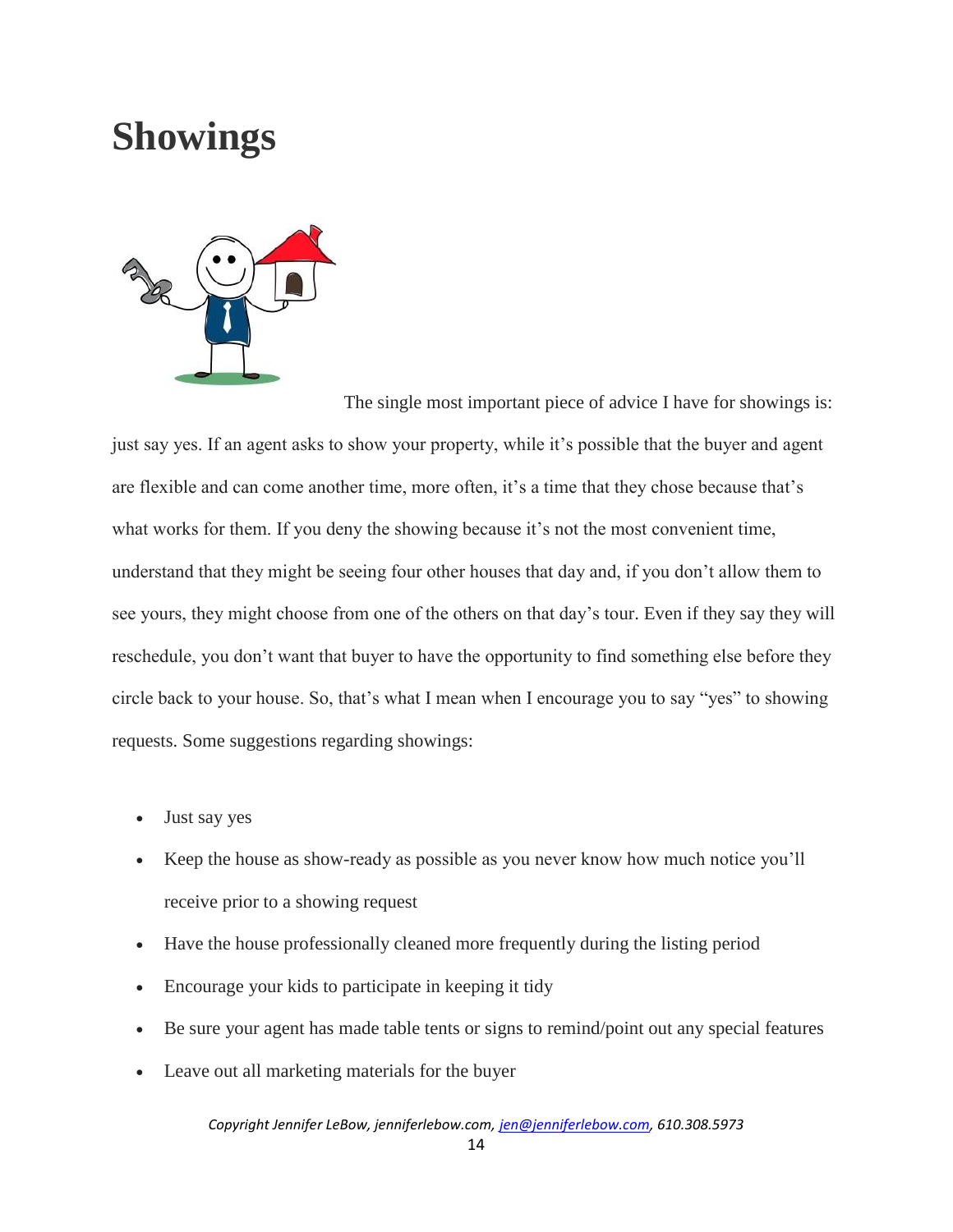- Be out of the house for the showing–it makes buyers much more at ease
- Be hyper-aware of smells–buyers are (this goes for cooking smells and diaper pail smells as well as incense/candle smells–clean and fresh is best)
- Scoop poop–enough said

As far as how showings work, most brokers use an automated appointment center which tracks every appointment requested. It monitors when and by whom the request is approved or denied, and sends automatic requests for feedback which is stored electronically. You can choose whether to be notified by phone, text or email when someone requests an appointment and who can confirm or deny it. So the logistics of the appointments are actually pretty foolproof.

Where things can get a bit murky is when sellers want their agents present for showings—this "service" can be a double edged sword. Usually, sellers who request that their agents be present do it for one of two reasons: either they are worried about the security of their property and possessions being damaged or stolen or they think that the agent will "sell" the house to the prospective buyer. As far as the security of the property goes, while it's possible a buyer could steal something, it's almost unheard of. They must be accompanied by a licensed, insured agent in order to be anywhere on the property, so they are not unattended in your home. The second reason, that the listing agent can better demonstrate its appeal to another agent's buyer has some flaws.

While it's true that your listing agent is more familiar with the property than the showing agent is, it's not usually the details (that the showing agent might not know) that sell the property. Furthermore, be aware that statistics show that prospective buyers spend less time in a house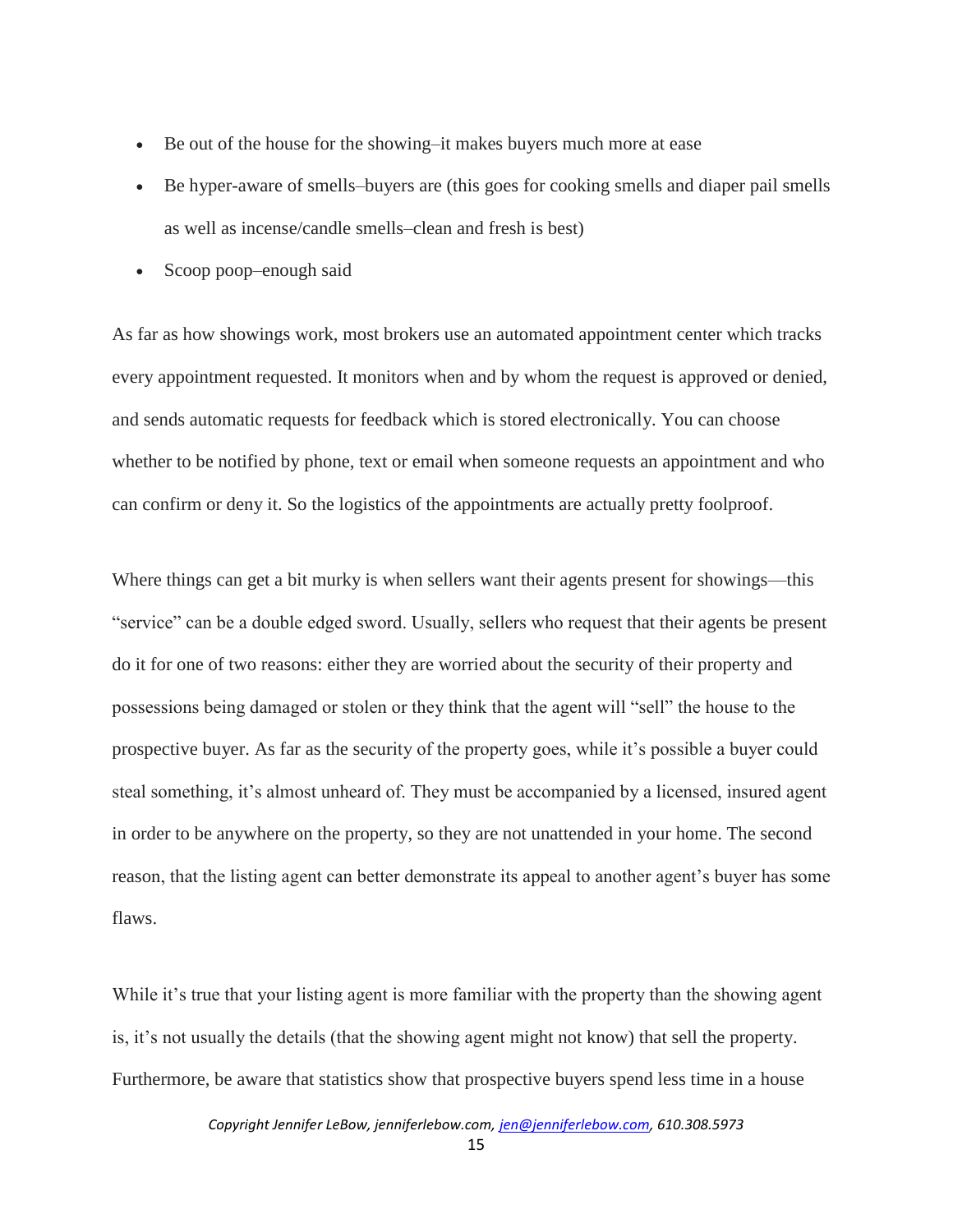during a showing in which the listing agent is present than when she is not. People want to be able to talk openly about a house with their own agent, whose loyalty and fiduciary and confidentiality responsibilities are to them, not with your agent, whose responsibilities are with you. Your agent's presence tends to infringe upon those frank conversations and those showings end up being rushed and less thorough. Honestly, it can also just be uncomfortable and even annoying when a listing agent is babbling about how "fabulous" this kitchen is or how "terrific this master bedroom layout is"—the buyer will decide how they feel about the house without that white noise.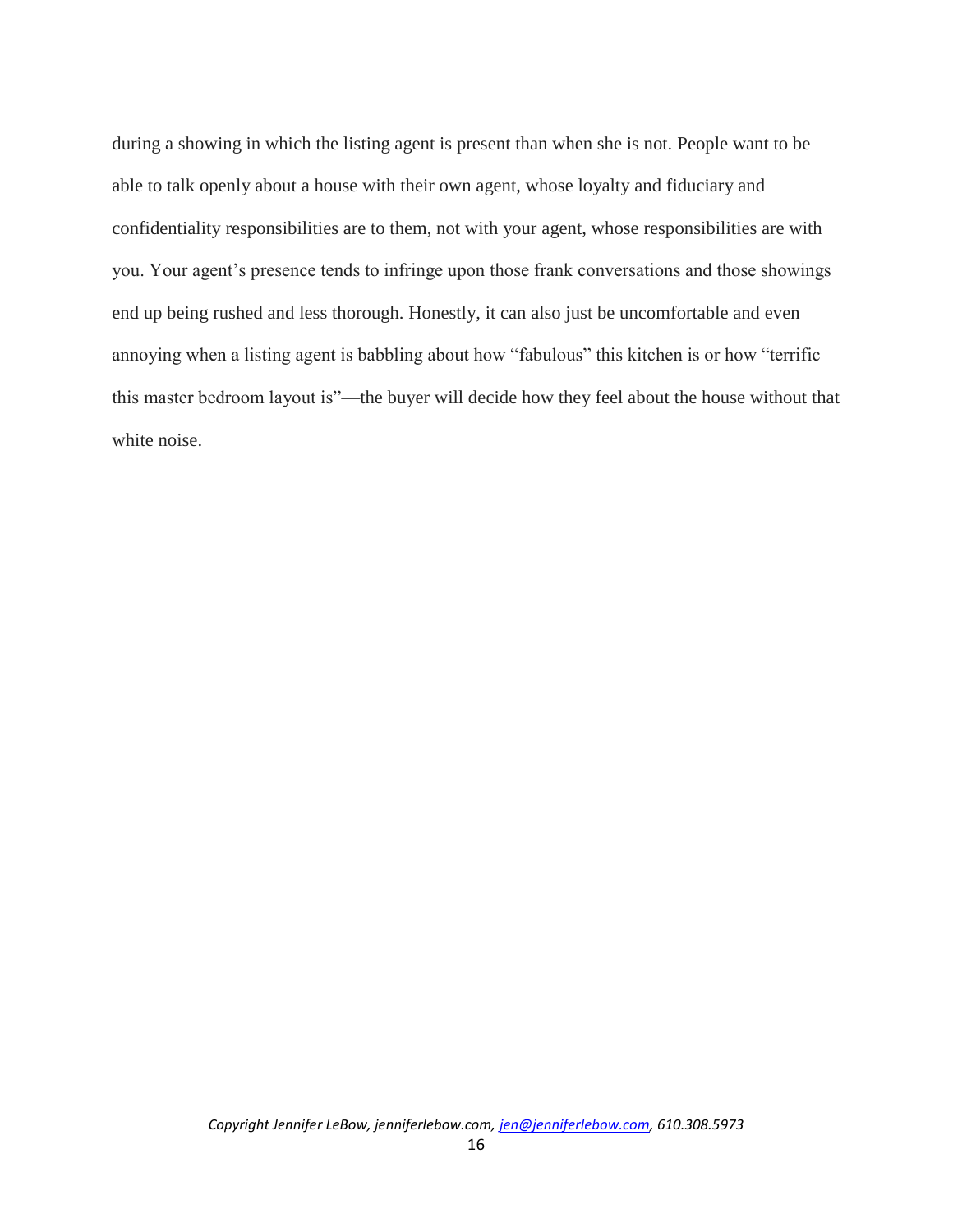### **Negotiating an Offer**



It's always exciting to receive an offer on your house.

However, you don't want to appear too eager, as that method will lead to a weak negotiating position. The question of "how hard to push" is always a delicate one; you don't want to lose the buyer by not compromising enough for them to work with you to make a deal, but you don't want to settle for an offer that is less advantageous to you than you truly think you can negotiate. I think one of the wisest decisions you can make early on is that the buyer is not the enemy. Don't think of it as you against them. Frame it as two parties trying to find a compromise to get to the finish line (or settlement table, in this case). In that spirit, look at their offer, discuss where you want "more" from them, but, also, what you could do to make it more appealing for them.

- Cooperation is better than adversarial negotiating–Offer the buyers something that they want, while asking for something you want. Let's say they want you to be out in five weeks, but you need eight, to let the kids finish school. You could accept the offer price, but counter on the settlement date and shorten the inspection period from 10 to seven days. The point is that cooperative negotiating is often effective.
- Communication–between you and your agent and between agents should be quick, but also clear. Be sure you understand the offer and what your agent's suggestions are in terms of a response.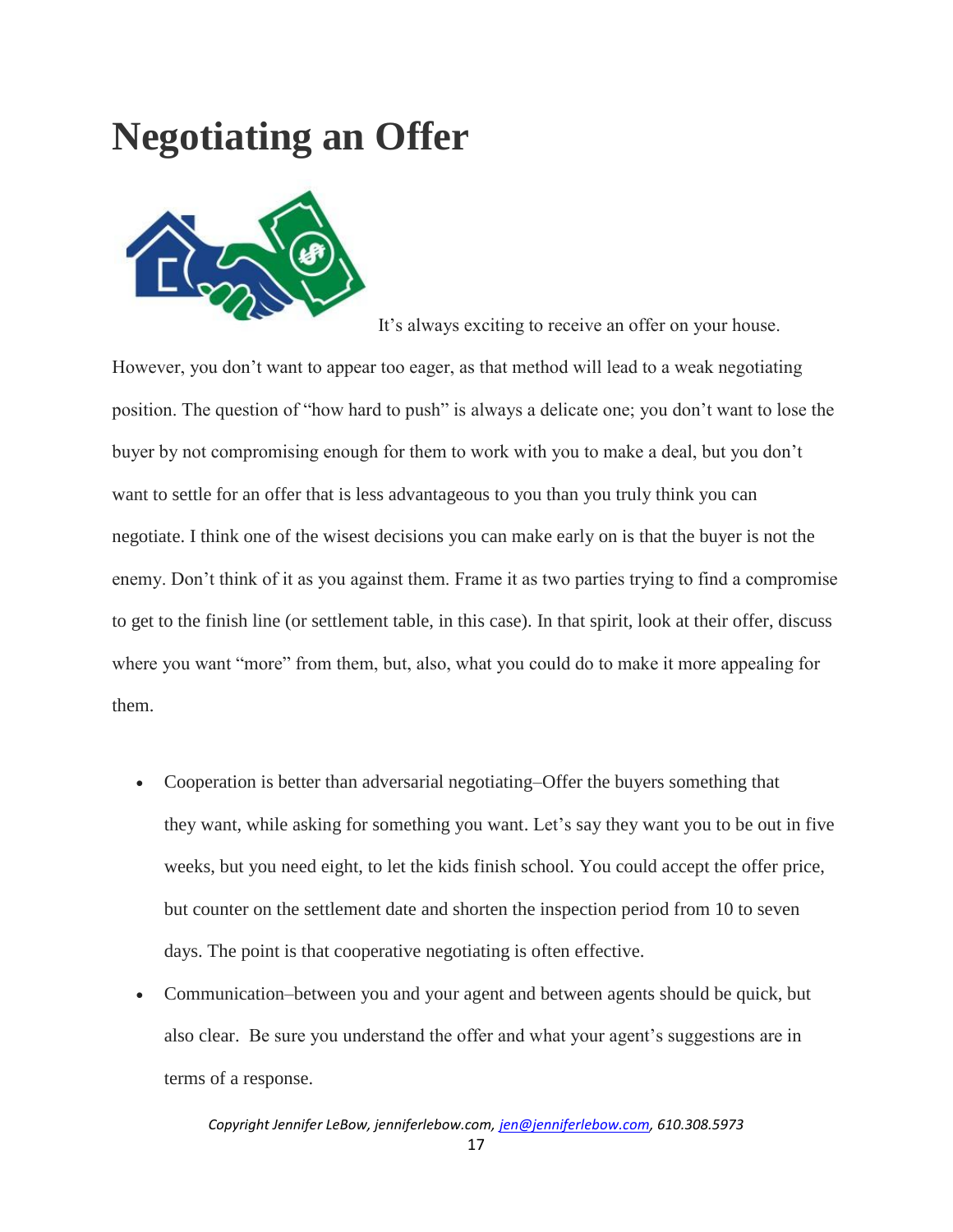- Know your bottom line–before you get into a heated negotiation, where egos can often get in the way, be as clear as you can about your "bottom line". Highest net proceeds are obviously what you are looking for, but how certain are you that someone else will offer you more? And what about the settlement date that this person is willing to give you so you can stay 14 more weeks to let the kids finish school? Will the next buyer be willing to wait that long?
- Your first offer is often your best–When you property is new on the market and someone sees it and likes it, that buyer will assume that other people will have a similar response, so she will likely offer a higher price than if she didn't expect any competition. Neogtiating an offer early on, especially before you've had an open house, gives you a bit of a boost in negotiating power. Use it, but don't abuse it or the buyer will walk.
- Multiple bids–these can get very complicated and can include escalation clauses which your agent can explain. The hardest part about a multiple bid situation is being ethical about negotiating with several parties at once. You have to be very careful–if you counter two buyers and they both agree to the counter, what do you do? Often after receiving multiple offers, I will (according to my seller's wishes) either begin negotiating with the offer that is best OR I will ask all agents who have submitted offers to come back with a "highest and best". Most people believe (in a "highest and best" situation) that the seller shouldn't then negotiate further once those highest and best offers are submitted, rather, that she should choose the best one as it stands.

*Copyright Jennifer LeBow, jenniferlebow.com, jen@jenniferlebow.com, 610.308.5973* All negotiating are fraught with pressure and are often very time-sensitive, particularly in a multiple bid situation. You might want to discuss with your agent, before you list, what he or she thinks it the best protocol or what you would like to do should any of these scenarios arise.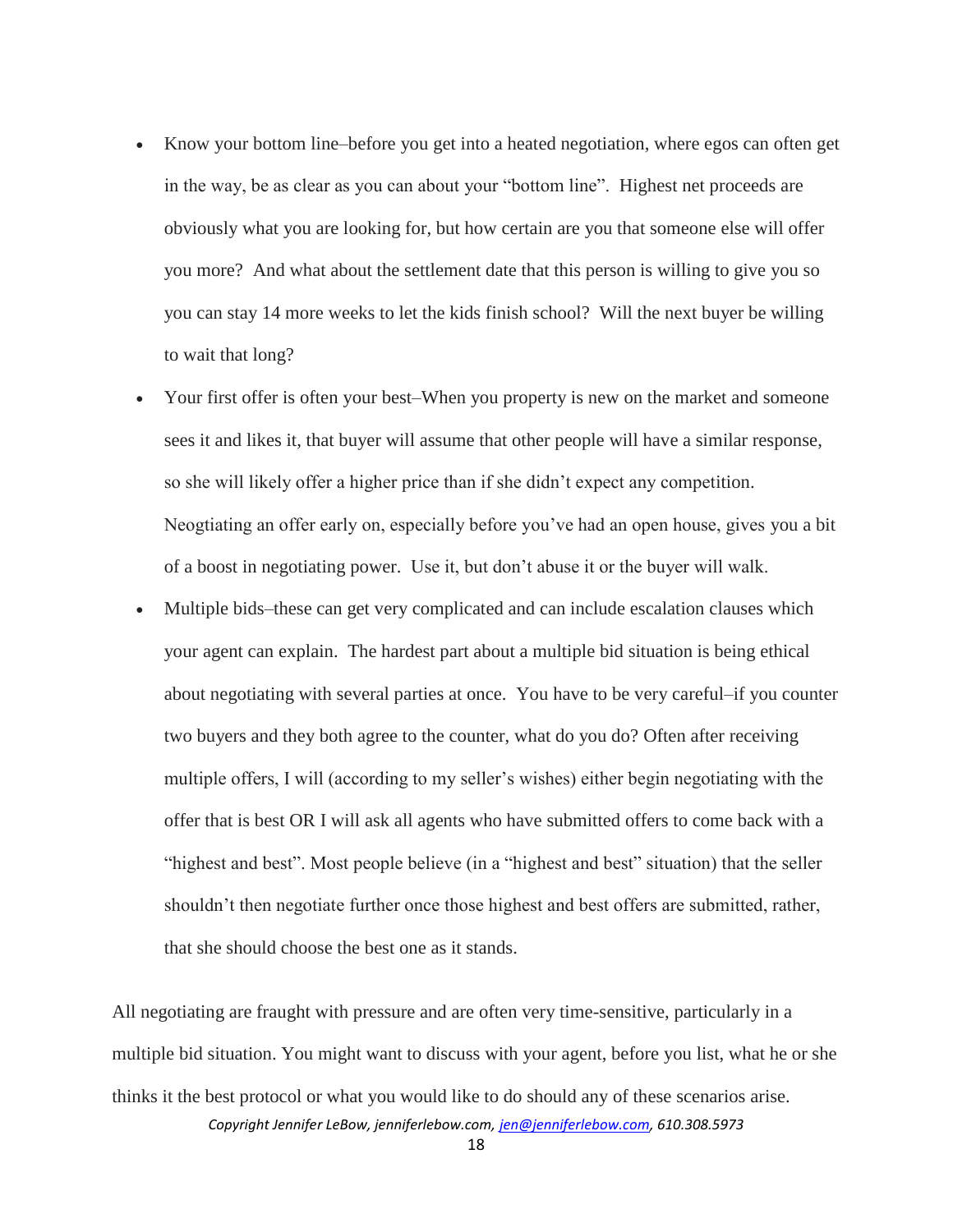## **Navigating Inspections**



Once inspections have been completed, the buyer will send you a reply to inspection, which enumerates repairs they would like you to make and/or a dollar amount they would like credited to them at settlement. This reply should be accompanied by the inspection report which delineates the material defects or other problems the inspector has found. A few things to keep in mind are:

- If it was disclosed, forget it. If something was noted on the seller's disclosure, and the inspector finds it (as it was disclosed and not "worse") and the buyer asks to have it addressed, I often respond with "well you knew that when we executed the contract."
- It's not new construction. Since the buyer is not purchasing new construction, I don't believe he should expect all systems (roof, water heater, a/c units) to be new. As long as they are operating as they should, even if they are old, I don't normally recommend sellers credit toward those things.
- Credit or repair? Sometimes, buyers use the inspection to ask for a credit back that they have no intention of using toward repairs. One way to combat this situation is to offer to have certain things repaired, as opposed to crediting money toward them. However, when a seller fixes things for a buyer, there can be some concerns. The buyer may assume that the seller is fixing it "on the cheap" so he has the smallest cash outlay possible. To

*Copyright Jennifer LeBow, jenniferlebow.com, jen@jenniferlebow.com, 610.308.5973*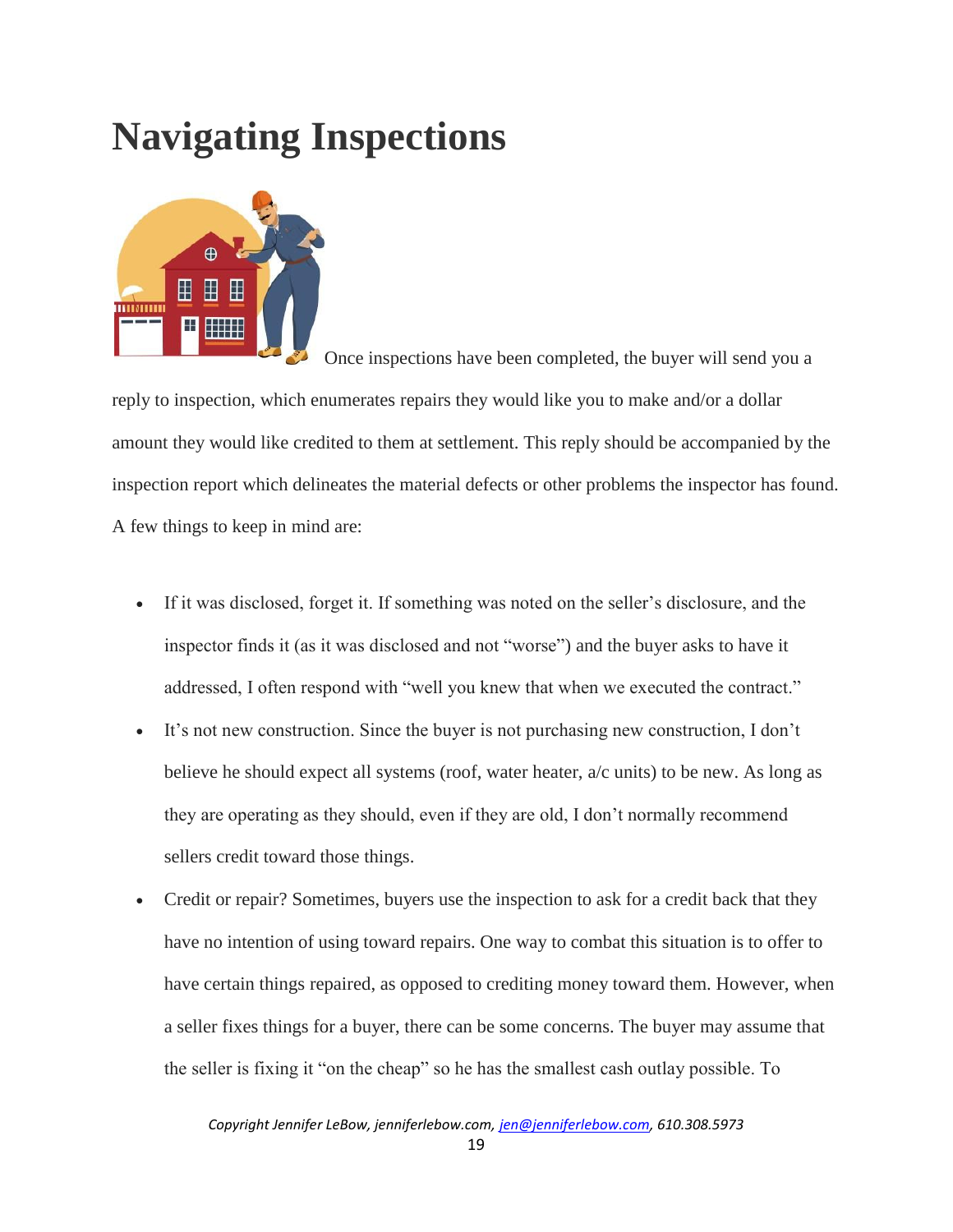combat this argument, ensure that the work is done by a licensed, insured contractor and that receipts are provided at settlement. It can also be inconvenient for you, the seller, to repair certain things while you're still living in the house. If it will upset the household, you might be better off giving the buyer a credit.

 How strong a negotiating position are you in? Part of the negotiation strategy is to try to determine just how badly the buyer wants the house. Before I continue, I will say, at this juncture, that everybody has his or her own set of ethics. Take this example: If you think the buyer would still take the house if you didn't give any credit or repair anything, however, the inspector discovered a leaking sewer pipe that you hadn't known about, it's up to you to decide if you want to repair it or not. You might be able to sell the house as is and not be out a dime for a plumber. On the other hand, you might feel that, were you buying a house and a leaky pipe was discovered, you'd expect the owner to "do the right thing" and fix it. Your call. On that point, just as with negotiations on an offer, being able to put yourself in the other party's shoes is often the simplest way to come to terms everyone agrees on.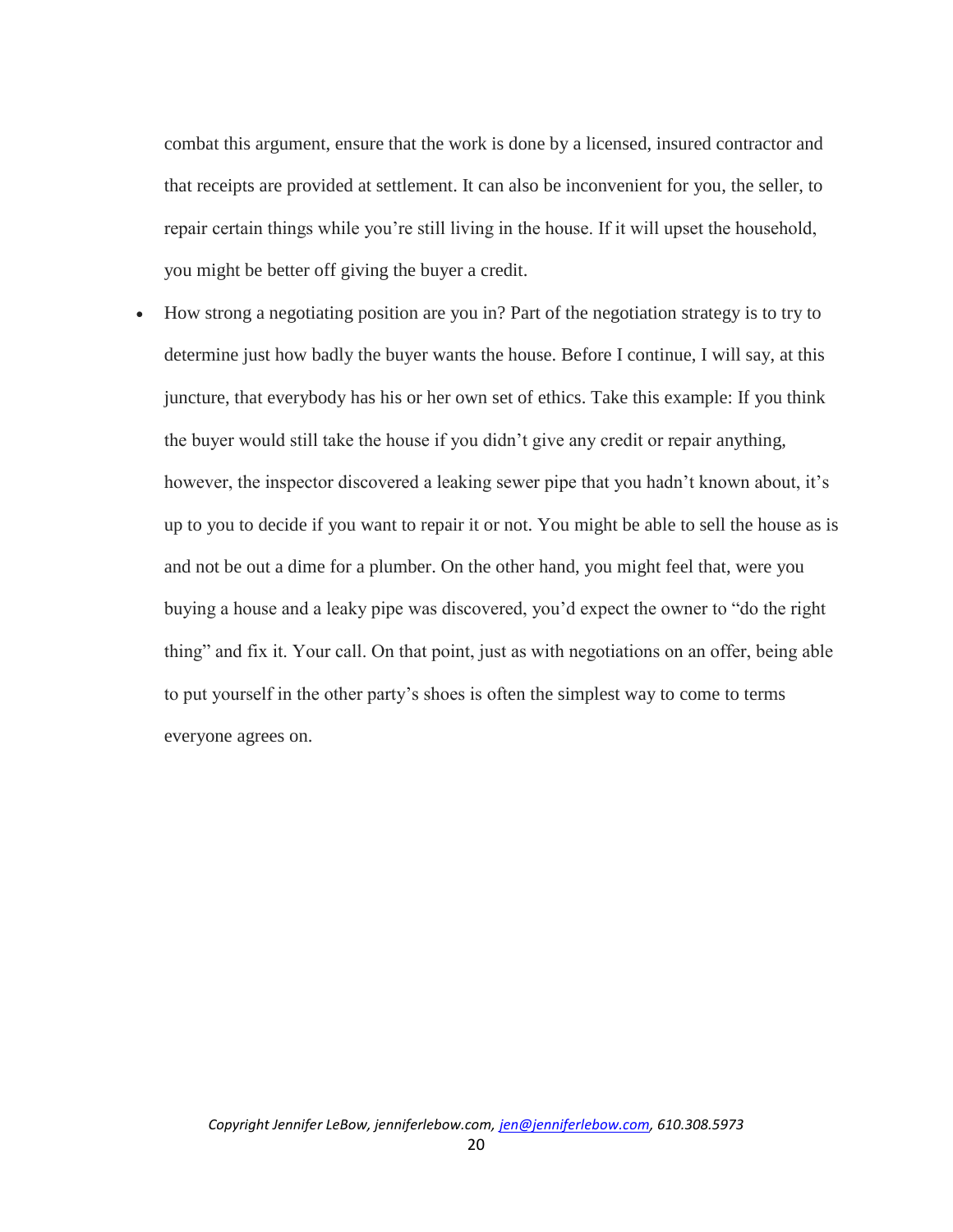#### Preparing for Closing



• **Appraisal**–Once inspections have been satisfied, you will be awaiting the appraisal. The appraisal is important because the way the agreement of sale reads (if the buyer's agent has filled it out properly, which is not a foregone conclusion) is that the lender will lend a certain percentage (let's say 80%) of the "loan to value ratio". That means that they will lend 80% of the appraised value. If the appraised value is below the agreed-to purchase price, the buyer has the right to walk away with the return of all deposit monies, or, buyer and seller can come to mutually agreeable terms. Sometimes, the buyer will agree to make up some or all of the difference out of pocket, but, often, sellers find that they will lose they deal if they don't lower the price to the appraised value. What you offer in this scenario will probably depend on how much other interest there was/is in your house.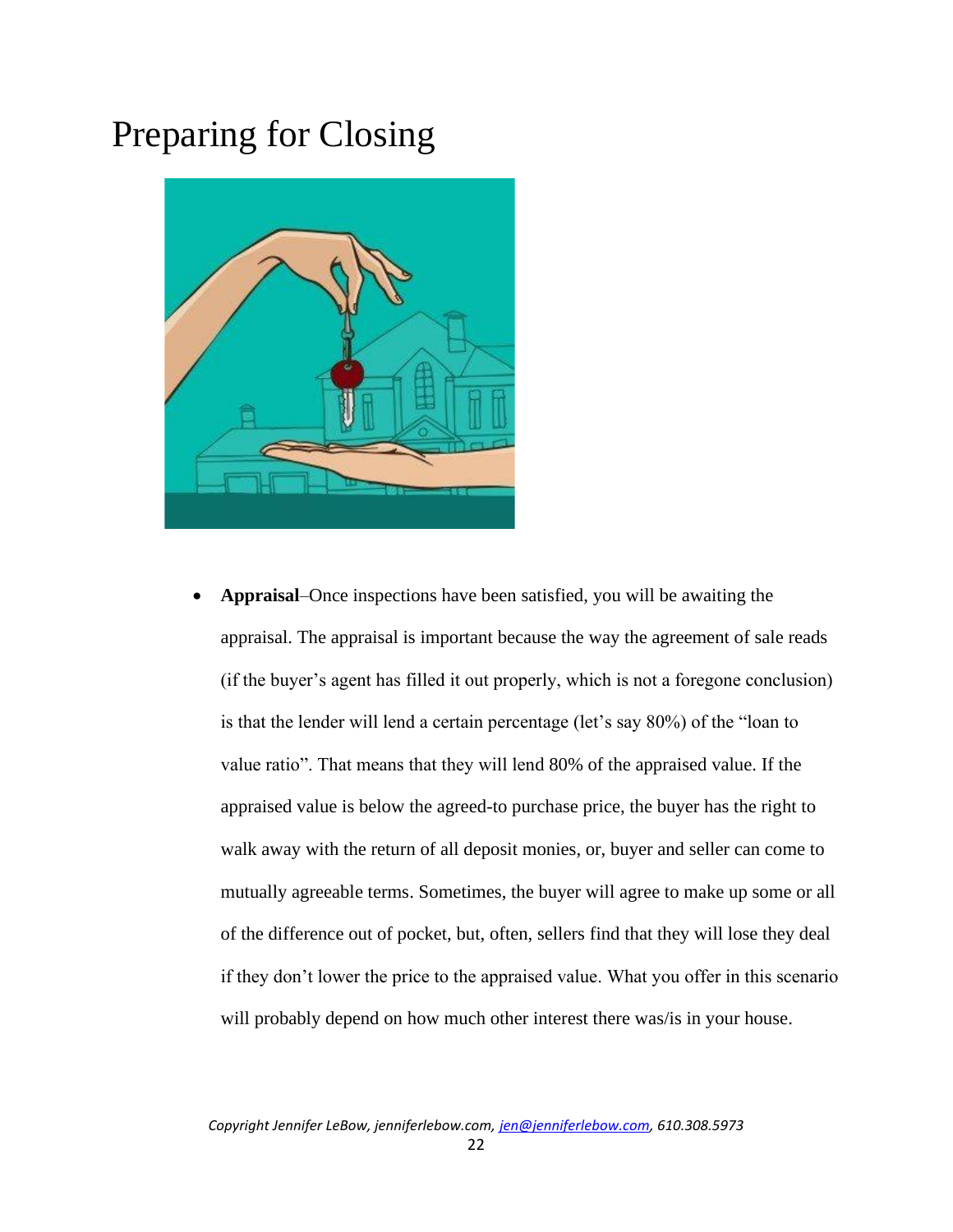- **Mortgage commitment**–The mortgage commitment is a document from the bank that supersedes the pre-qualification the buyer provided with the offer. This paperwork is generated after the lender has checked all of the buyer's financial information and verified employment, etc. It's a commitment from the lender (barring any major change in the buyer's financial position) to fund the loan. If the bank, upon checking the buyer's info, discovers information that means the buyer will not meet their underwriting guidelines and, therefore, cannot issue a commitment, you as the seller can terminate the contract, return all deposit monies to the buyer and begin marketing the property again.
- **Title commitment**–The title commitment is proof that there are no filed liens against the property or claims of ownership by other parties that could possibly delay or prevent clear title from being transferred. If the IRS or a contractor who did work on the house and didn't get paid has filed a lien, it would show up as a "cloud" on the title. These are rare, but ability to transfer clear title must be confirmed.

Once the above documentation has been received and any issues worked out, it's a matter of preparing to move. Call the moving company, make arrangements to move yourself and your belongings to the next stop on your life's itinerary. Call the utility companies and arrange to have utilities shut off in your name on the settlement date. Fill out a mail forwarding card at your post office. Arrange for a cleaner to come right before settlement (if you can move out more than the night before) so the buyers can move into a clean house. Be sure to gather keys, garage door openers and any instruction manuals for appliances staying with the house to

23